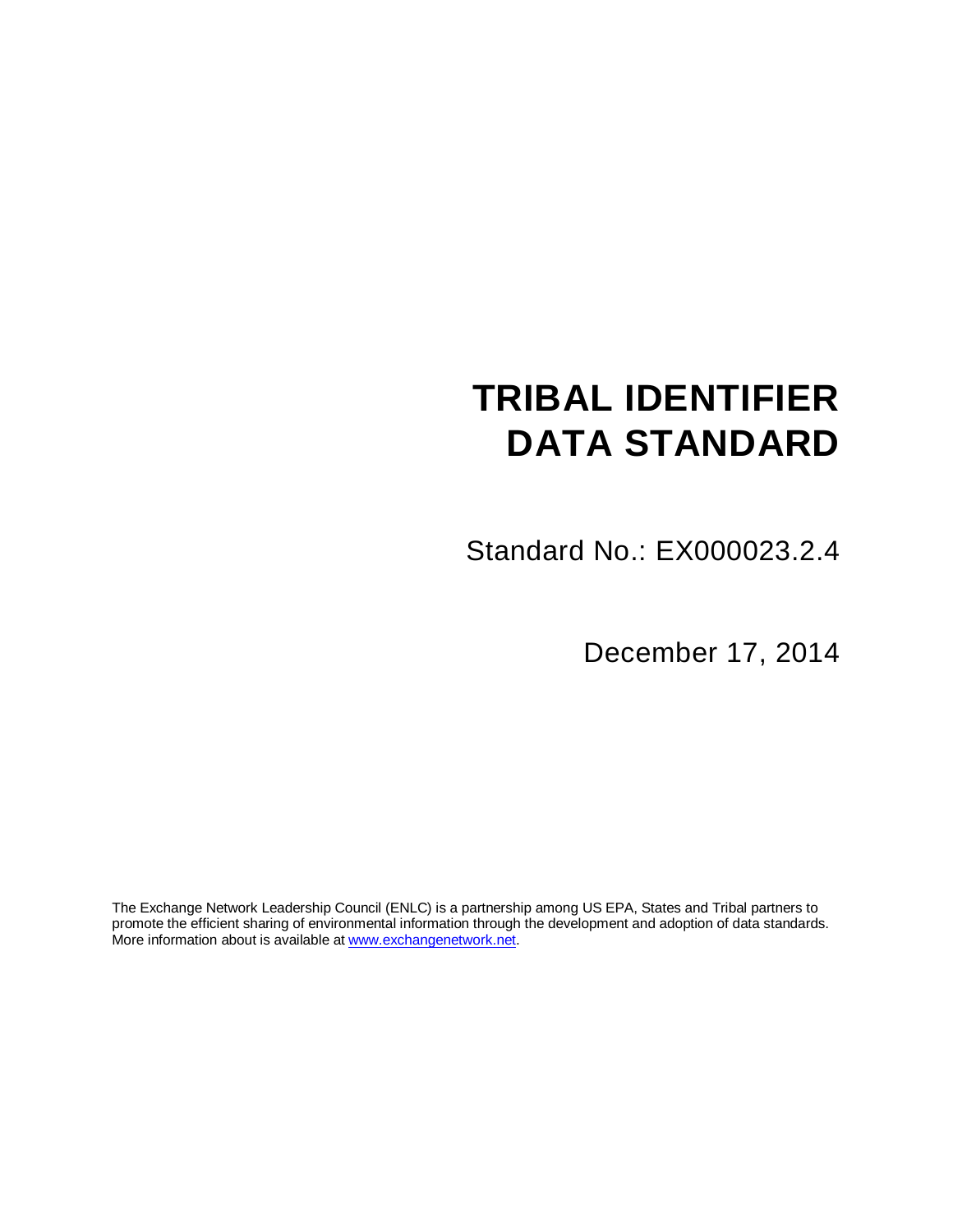# **Foreword**

The Exchange Network Leadership Council (ENLC) identifies, prioritizes, and pursues the creation of data standards for those areas where information exchange standards will provide the most value in achieving environmental results. The Council involves state and federal agencies, tribes and tribal nations in the development of the standards and then provides the draft materials for general review. Business groups, non-governmental organizations, and other interested parties may then provide input and comment for Council consideration and standard finalization. Draft and final standards are available at http://www.exchangenetwork.net/standards

# **1.0 INTRODUCTION**

This standard specifies the set of tribal names and codes necessary to constitute consistent and unambiguous identification of federally-recognized American Indian and Alaska Native entities. The Tribal Identifier Standard adopted the Bureau of Indian Affairs criteria of tribal entity identification (federally recognized tribes) and is not intended for the identification of geographic, demographic or economic tribal areas. The Bureau of Indian Affairs (BIA), is responsible for maintaining the official list of tribal names and codes according to their established criteria.

This standard assists and supports the development of computerized applications that use tribal identifier information.

# **1.1 Scope**

The purpose of the standard is to ensure a means of uniquely identifying federally recognized Tribal entities across agencies, programs and levels of government so that information can be clearly exchanged.

| <b>Date</b>        | <b>Version</b> | <b>Description</b>                                                                                                                                                         |
|--------------------|----------------|----------------------------------------------------------------------------------------------------------------------------------------------------------------------------|
| August 22, 2002    | 1-19941:1      | Initial adoption by the Environmental Data Standards<br>Council.                                                                                                           |
| February 1, 2005   | 1-19941:2      | Revised format                                                                                                                                                             |
| January 6, 2006    | EX000023.2     | Assignment of a new data standard number.                                                                                                                                  |
| March 21, 2007     | lv3 draft      | Adding Start and stop dates                                                                                                                                                |
| September 20, 2007 | lv4 draft      | Partitioned entity, name and code                                                                                                                                          |
| May 28, 2008       | EX000023.2.2   |                                                                                                                                                                            |
| July 11, 2013      | EX000023.2.3   | Removed Appendix A (Tribe Names and Codes List);<br>replaced it with link to Tribe Entity Mapping spreadsheet<br>on EPA Data Standards Website                             |
| December 17, 2014  | EX000023.2.4   | Altered EPA internal identifier so that it begins with a<br>leading '1' rather than a '0'. This change ensures proper<br>representation within databases and spreadsheets. |

# **1.2 Revision History**

# **1.3 References to Other Data Standards**

This standard does not rely on other standards to make it complete and to provide the necessary support.

# **1.4 Terms and Definitions**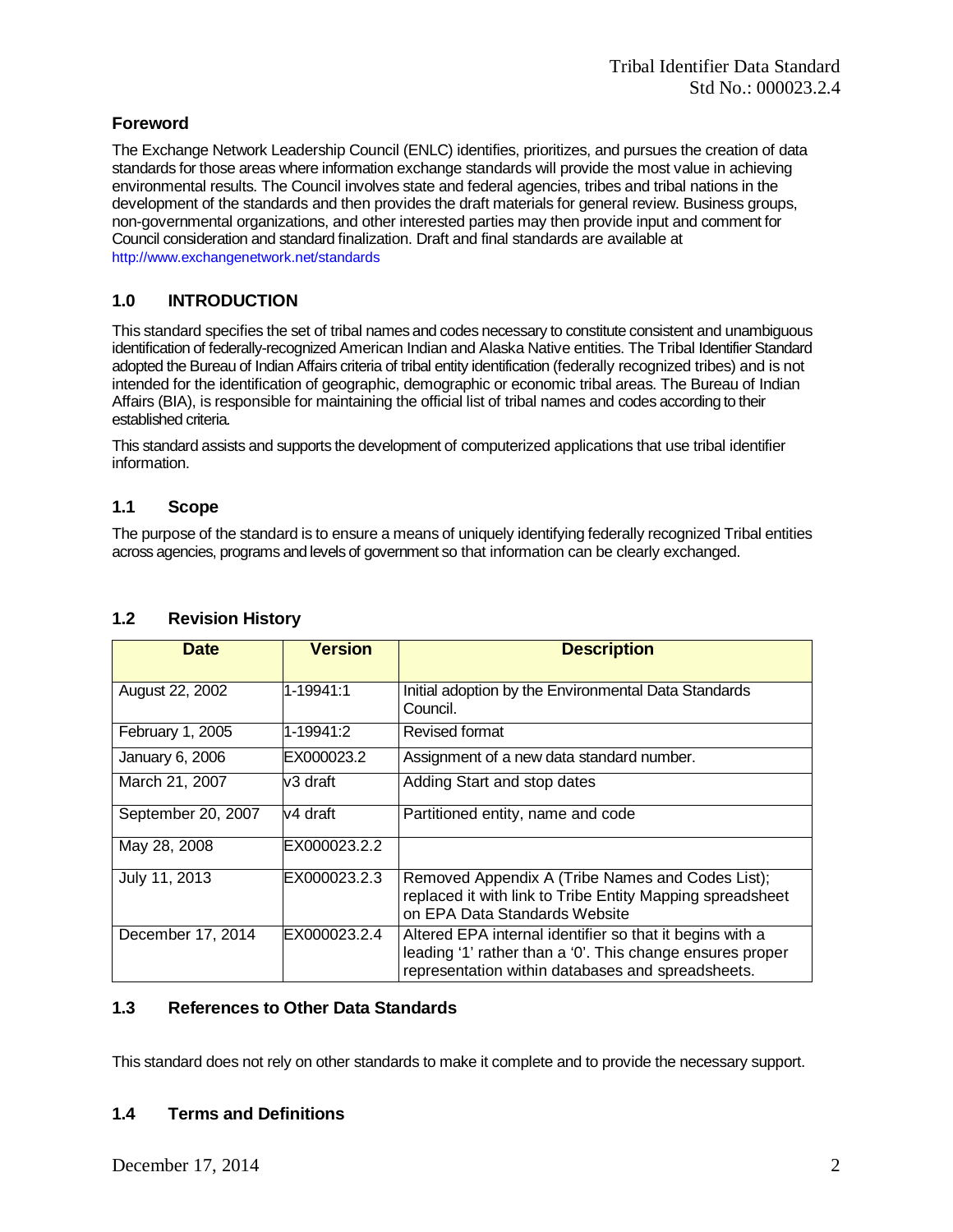For the purposes of this document, the following terms and definitions apply.

| <b>Term</b>     | <b>Definition</b>                                                                                                                                                            |
|-----------------|------------------------------------------------------------------------------------------------------------------------------------------------------------------------------|
| Tribal Identity | An Indian tribe within the contiguous 48 states and native entities within<br>the State of Alaska recognized and eligible to receive services from the<br>United States BIA. |

#### **1.5 Implementation**

Users are encouraged to use the XML registry housed on the Exchange Network Web site [\(http://www.exchangenetwork.net\)](http://www.exchangenetwork.net/) to download schema components for the construction of XML schema flows.

#### **1.6 Document Structure**

The structure of this document is briefly described below:

- a. Section 2.0 Tribal Identifier Diagram, illustrates the principal data groupings contained within this standard.
- b. Section 3.0 Tribal Identifier Data Standards Table, provides detailed information on the high level, intermediate and elemental tribal identifier data groupings. Where applicable, for each level of this data standard a definition, XML tag, note(s), example list of values and format are provided. The format column may list the required number of characters for the associated data element, where "A" specifies alphanumeric and "N" designates numeric.
- c. Data Element Numbering. For purposes of clarity and to enhance understanding of data grouping hierarchy and relationships, each data group is numerically classified from the primary to the elemental level.
- d. Code Metadata: Metadata, defined here as data about data or data elements, includes their descriptions and/or any needed context setting information required to identify the origin, conditions of use, interpretation, or understanding the information being exchanged or transferred. (Adapted from ISO/IEC 2382-17:1999 Information Technology Vocabulary—Part 17: Databases 17.06.05 metadata). Based on the business need, additional metadata may be required to sufficiently describe elements represented as codes. A note regarding this additional metadata is included in the notes column for code elements. Additional metadata for codes may include:
	- Code List Identifier, which is a standardized reference to the context or source of the set of codes
	- Code List Version Identifier, which identifies the particular version of the set of codes.
	- Code List Version Agency Identifier, which identifies the agency responsible for maintaining the set of codes
	- Code List Name, which describes the corresponding name for which the code represents

e. Appendix A Link to Tribe Entity Mapping spreadsheet on EPA Data Standards Website

f. Appendix B References, lists the references for the Tribal Identifier Data Standard.

g. Appendix C Tribal Identifier Data Structure Diagram, illustrates the hierarchical classification of the Tribal Identification data standard. This diagram enables business and technical users of this standard to quickly understand its general content and complexity.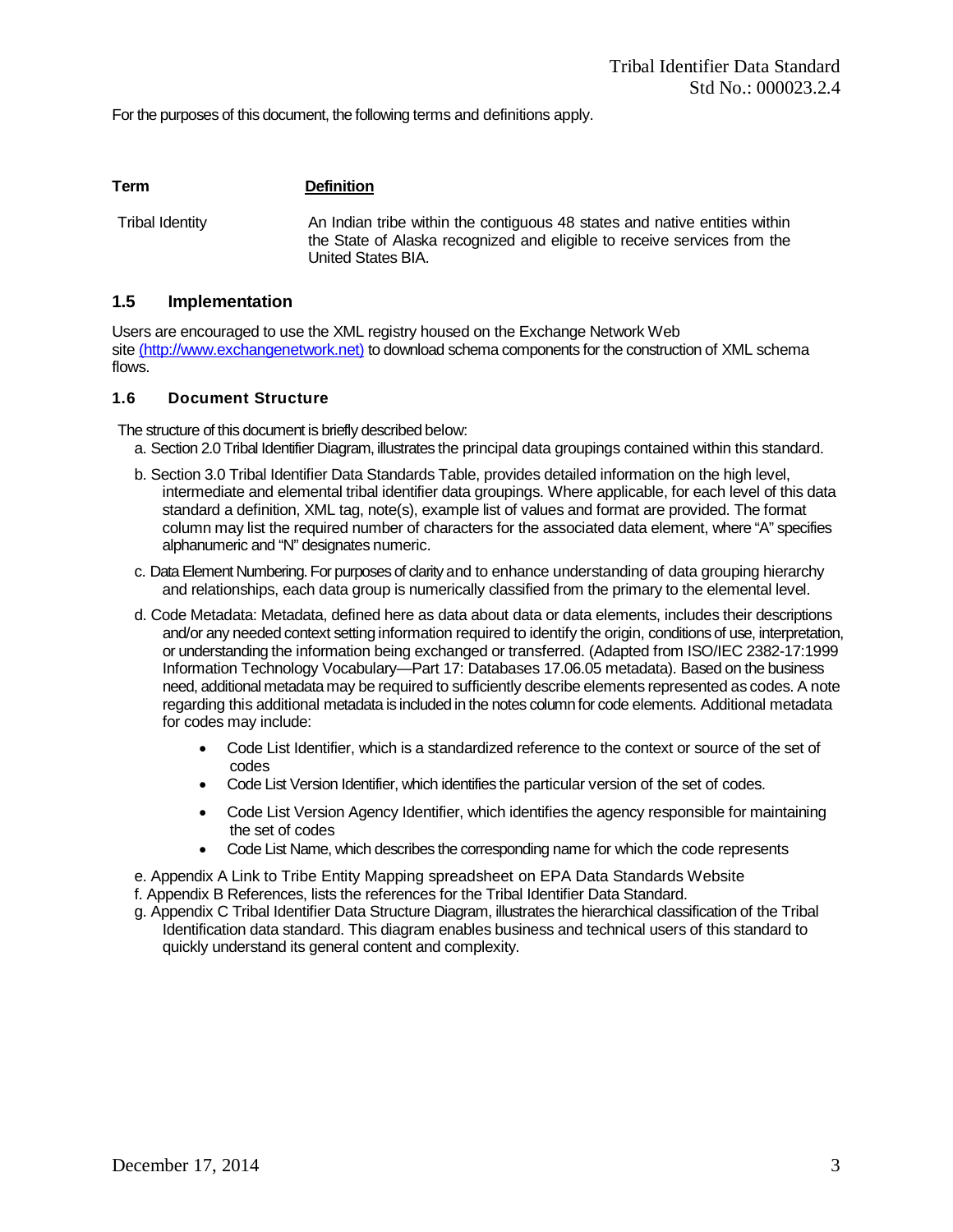# **2.0 TRIBAL IDENTIFIER DIAGRAM**

The figure below illustrates the major data groups associated with the Tribal Identifier data Standard.

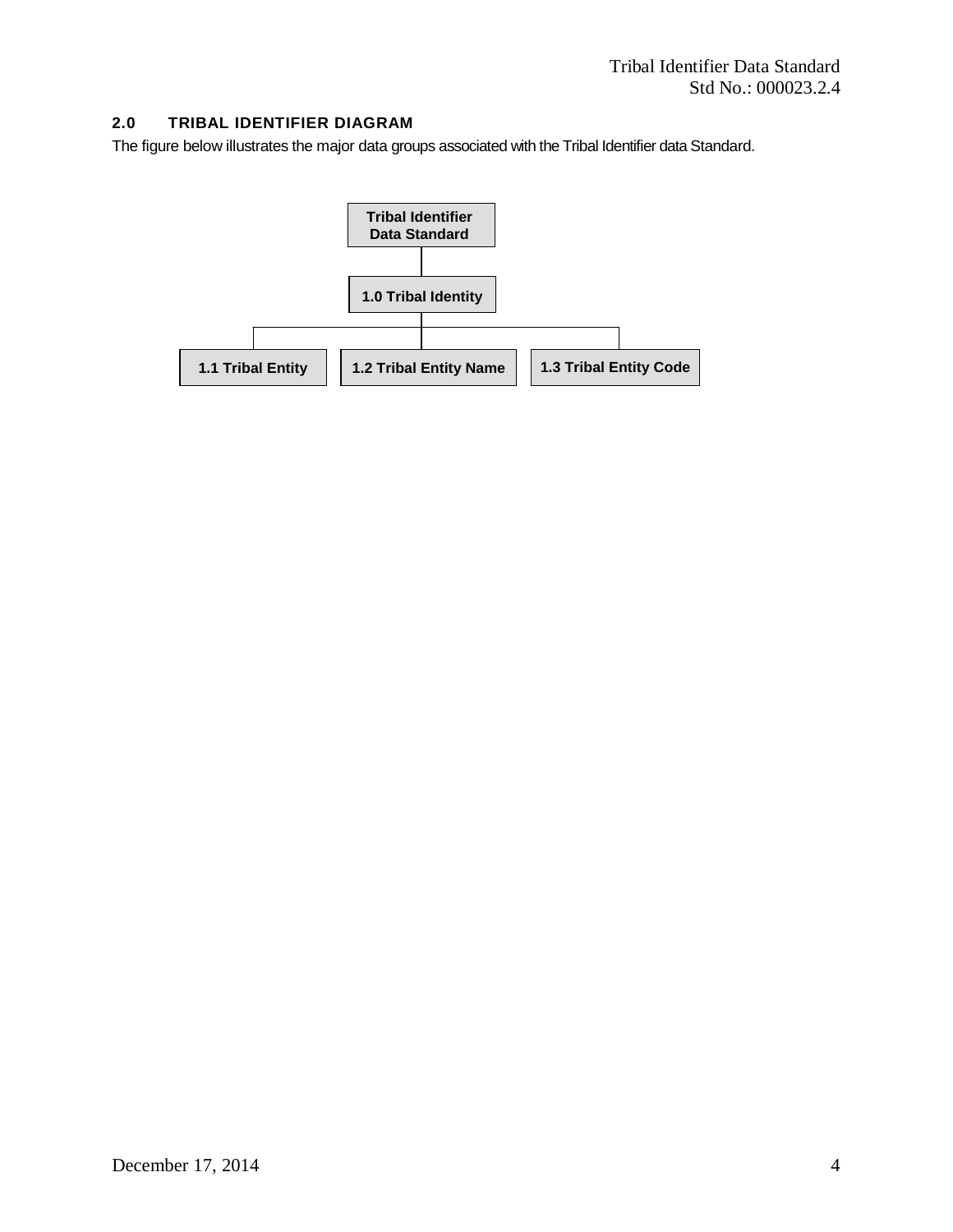# **3.0 TRIBAL IDENTIFIER DATA STANDARDS TABLE**

# **1.0 Tribal Identity**

Identification information concerning recognized entities that possess immunities and privileges available to federally-acknowledged American Indian tribes and bands or Alaskan Native entities by virtue of their government-to government relationship with the federal government of the United States.

Relationships: None identified.

Notes: None. XML Tag: TribalIdentity

| <b>Name</b>           | <b>Definition</b>                                       | <b>Notes</b>                                  | Format | <b>XML Tag</b> |
|-----------------------|---------------------------------------------------------|-----------------------------------------------|--------|----------------|
|                       |                                                         |                                               |        |                |
| 1.1 Tribal Entity     | Information to specify a tribal entity                  | Since the tribal name and a tribal code for a | Group  | TribalEntity   |
|                       |                                                         | tribal entity may change over time, these     |        |                |
|                       |                                                         | elements are the base entity.                 |        |                |
| 1.1.1 Tribal Internal | A system generated identifier to uniquely identify a    | This allows for capture of changes to tribal  | N(9)   | TribalIntern   |
| <b>Identifier</b>     | combination of tribal name and tribal code.             | names and/or codes over time. Examples:       |        | alldentifier   |
|                       |                                                         | 100000132 and 100000083. All identifiers      |        |                |
|                       |                                                         | begin with a leading '1'.                     |        |                |
| 1.1.2 Tribal Entity   | A description defining the American Indian tribe, band, | This is required since Tribal Name and        | A(250) | TribalMean     |
| Meaning               | or Alaskan Native entity.                               | Tribal Code may change over time.             |        | ing            |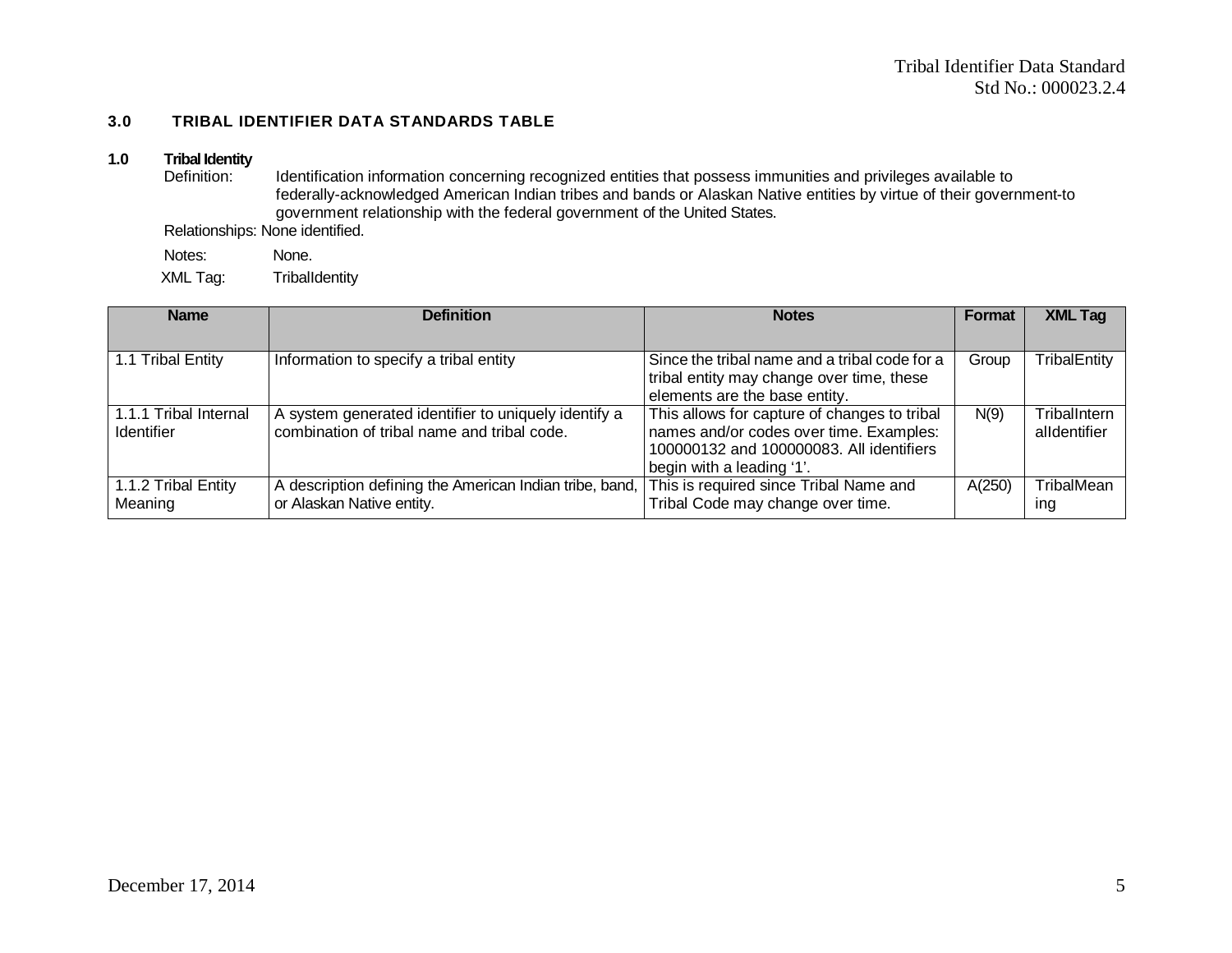| 1.1.3 Tribal Entity<br><b>Start Date</b> | The date the entity as represented by a combination of Because this date is not available in<br>tribal name and tribal code was founded or first<br>included on a Bureau of Indian Affairs (BIA) Federal<br>Register notice entitled " Indian Entities Recognized<br>and Eligible To Receive Services From the United<br>States Bureau of Indian Affairs" | Federal Register source data published by<br>the BIA, a default date of 1/1/1000 is<br>selected for all tribal entities on the list as of<br>November 2005. New entities found in BIA<br>data in later years will be given the start<br>date that is the same as the publication<br>date of the Federal Register notice where<br>first found. | Date    | <b>TribalStart</b><br>Date |
|------------------------------------------|-----------------------------------------------------------------------------------------------------------------------------------------------------------------------------------------------------------------------------------------------------------------------------------------------------------------------------------------------------------|-----------------------------------------------------------------------------------------------------------------------------------------------------------------------------------------------------------------------------------------------------------------------------------------------------------------------------------------------|---------|----------------------------|
| Date                                     | 1.1.4 Tribal Entity End The date the tribal entity as represented by a<br>combination of tribal name and tribal code was first<br>dropped from a BIA Federal Register notice entitled<br>"Indian Entities Recognized and Eligible To Receive<br>Services From the United States Bureau of Indian<br>Affairs"                                              | The end date permitted value is NULL for<br>all tribal entities found on the last published<br>(current) BIA Federal Register notice<br>entitled "Indian Entities Recognized and<br>Eligible To Receive Services From the<br>United States Bureau of Indian Affairs"                                                                          | Date    | TribalEndD<br>ate          |
| 1.1.5 Tribal Entity<br>Comments          | Descriptive text that provides additional understanding<br>about this tribal entity record.                                                                                                                                                                                                                                                               |                                                                                                                                                                                                                                                                                                                                               | A(1000) | TribalEntity<br>Comments   |
| 1.1.6 Current Use<br>Indicator           | A indicator flag that represents whether or not the<br>tribal entity as represented by a combination of tribal<br>name and code were included on the last published<br>BIA Federal Register notice entitled "Indian Entities<br>Recognized and Eligible To Receive Services From<br>the United States Bureau of Indian Affairs"                           | Permitted List of Values:<br>Y - yes<br>$N - no$<br>$\bullet$                                                                                                                                                                                                                                                                                 | A(1)    | CurrentUse<br>Indicator    |
|                                          | 1.2 Tribal Entity Name Bureau of Indian Affairs designation for the tribal entity                                                                                                                                                                                                                                                                         |                                                                                                                                                                                                                                                                                                                                               | Group   | TribalEntity<br>Name       |
| 1.2.1 Tribal Name                        | The name of the American Indian tribe, band, or Alaskan Permissible values for the Tribal Name data<br>Native entity.                                                                                                                                                                                                                                     | element are based on the BIA federally<br>recognized tribal list, e.g., St. Regis Band of<br>Mohawk Indians of New York.                                                                                                                                                                                                                      | A(250)  | <b>TribalName</b>          |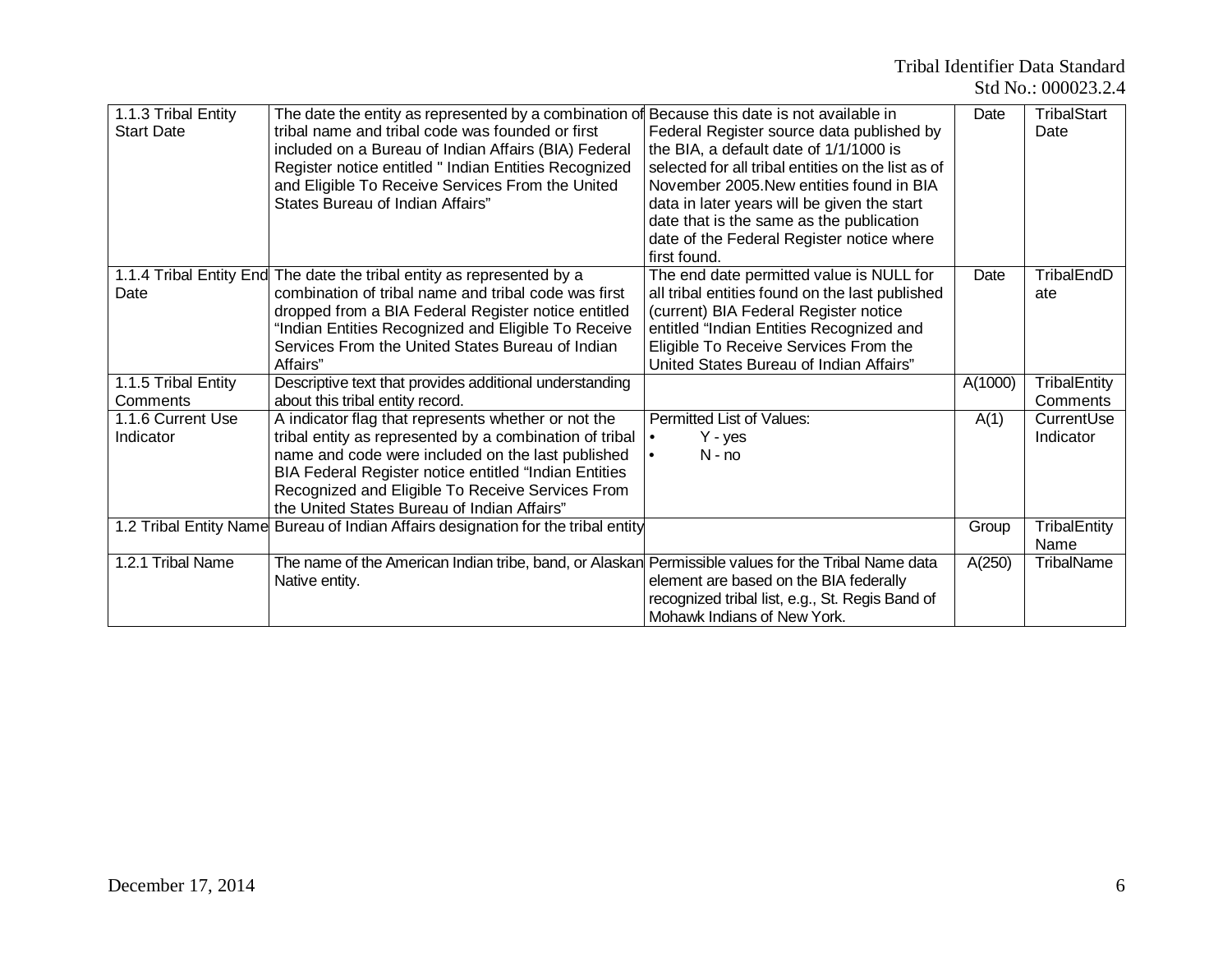| 1.2.2 Tribal Name      | The date the entity name was founded or first included Because this date is not available in |                                                    | Date  | <b>TribalName</b>   |
|------------------------|----------------------------------------------------------------------------------------------|----------------------------------------------------|-------|---------------------|
| <b>Start Date</b>      | on a Bureau of Indian Affairs (BIA) Federal Register                                         | Federal Register source data published by          |       | <b>StartDate</b>    |
|                        | notice entitled " Indian Entities Recognized and                                             | the BIA, a default date of 1/1/1000 is             |       |                     |
|                        | Eligible To Receive Services From the United States                                          | selected for all tribal entities on the list as of |       |                     |
|                        | Bureau of Indian Affairs"                                                                    | November 2005. New entities found in BIA           |       |                     |
|                        |                                                                                              | data in later years will be given the start        |       |                     |
|                        |                                                                                              | date that is the same as the publication           |       |                     |
|                        |                                                                                              | date of the Federal Register notice where          |       |                     |
|                        |                                                                                              | first found.                                       |       |                     |
|                        | 1.2.3 Tribal Name End The date the tribal entity name was first dropped from                 | The end date permitted value is NULL for           | Date  | TribalName          |
| Date                   | a BIA Federal Register notice entitled Indian Entities                                       | all tribal entities found on the last published    |       | EndDate             |
|                        | Recognized and Eligible To Receive Services From                                             | (current) BIA Federal Register notice              |       |                     |
|                        | the United States Bureau of Indian Affairs".                                                 | entitled "Indian Entities Recognized and           |       |                     |
|                        |                                                                                              | Eligible To Receive Services From the              |       |                     |
|                        |                                                                                              | United States Bureau of Indian Affairs"            |       |                     |
| 1.3 Tribal Entity Code | Bureau of Indian Affairs code for the tribal entity                                          |                                                    | Group | <b>TribalEntity</b> |
|                        |                                                                                              |                                                    |       | Code                |
| 1.3.1 Tribal Code      | The code that represents the American Indian tribe,                                          | Permissible values for the Tribal Code data        | A(3)  | TribalCode          |
|                        | band, or Alaskan Native entity.                                                              | element are based on the BIA official list of      |       |                     |
|                        |                                                                                              | tribal codes, e.g., 007 (St. Regis Band of         |       |                     |
|                        |                                                                                              | Mohawk Indians of New York) or F09 (Birch          |       |                     |
|                        |                                                                                              | Creek Tribe).                                      |       |                     |
|                        |                                                                                              |                                                    |       |                     |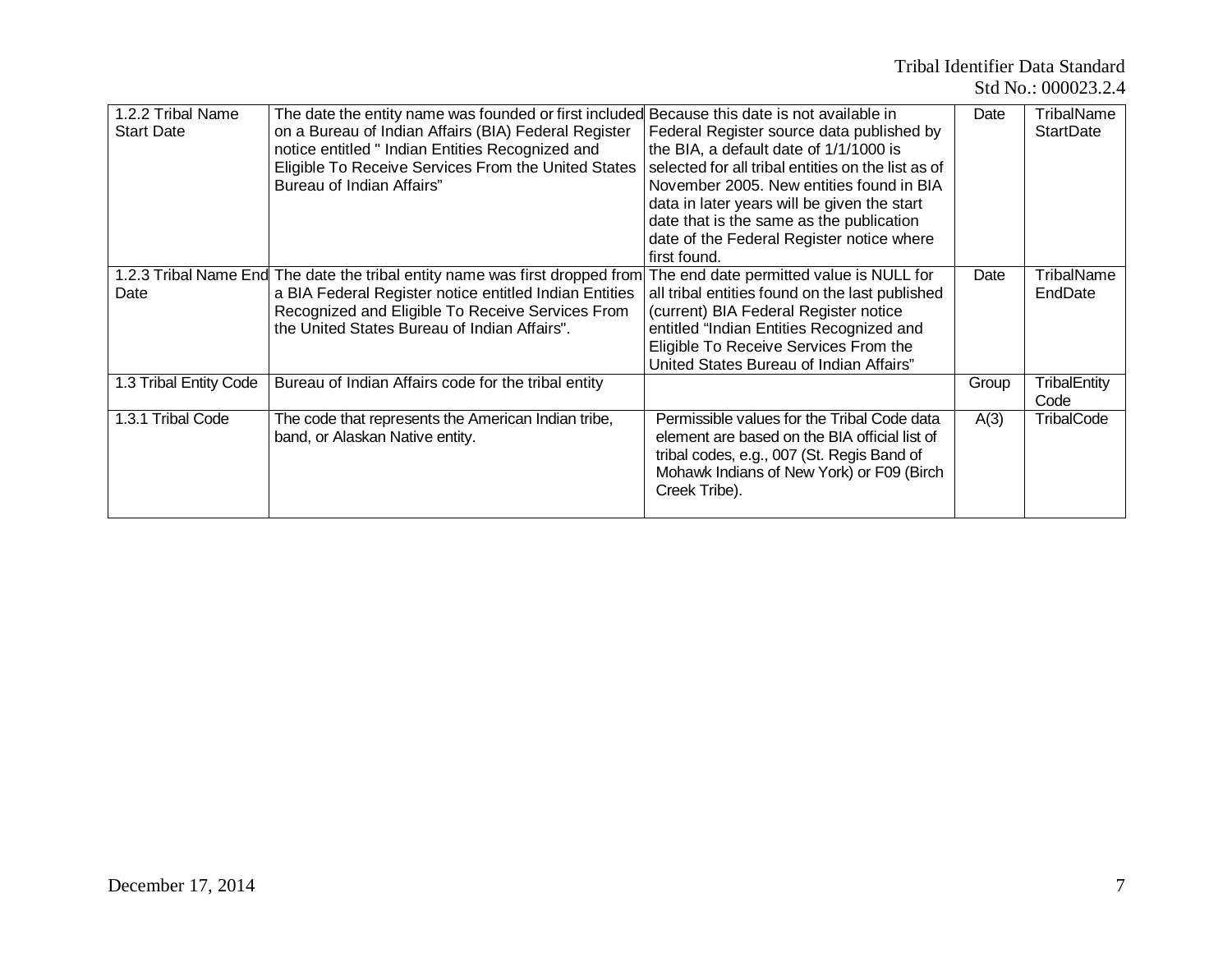|  | Std No.: 000023.2.4 |
|--|---------------------|
|--|---------------------|

| 1.3.2 Tribal Code | The date the entity code was founded or first included Because this date is not available in                            |                                                 | Date | TribalCode       |
|-------------------|-------------------------------------------------------------------------------------------------------------------------|-------------------------------------------------|------|------------------|
| <b>Start Date</b> | on a Bureau of Indian Affairs (BIA) Federal Register                                                                    | Federal Register source data published by       |      | <b>StartDate</b> |
|                   | notice entitled "Indian Entities Recognized and Eligible the BIA, a default date of 1/1/1000 is                         |                                                 |      |                  |
|                   | To Receive Services From the United States Bureau of selected for all tribal entities on the list as of                 |                                                 |      |                  |
|                   | Indian Affairs"                                                                                                         | November 2005. New entities found in BIA        |      |                  |
|                   |                                                                                                                         | data in later years will be given the start     |      |                  |
|                   |                                                                                                                         | date that is the same as the publication        |      |                  |
|                   |                                                                                                                         | date of the Federal Register notice where       |      |                  |
|                   |                                                                                                                         | first found.                                    |      |                  |
|                   | 1.3.3 Tribal Code End The date the tribal entity code was first dropped from a The end date permitted value is NULL for |                                                 | Date | TribalCode       |
| Date              | BIA Federal Register notice entitled Indian Entities                                                                    | all tribal entities found on the last published |      | EndDate          |
|                   | Recognized and Eligible To Receive Services From                                                                        | (current) BIA Federal Register notice           |      |                  |
|                   | the United States Bureau of Indian Affairs".                                                                            | entitled " Indian Entities Recognized and       |      |                  |
|                   |                                                                                                                         | Eligible To Receive Services From the           |      |                  |
|                   |                                                                                                                         | United States Bureau of Indian Affairs."        |      |                  |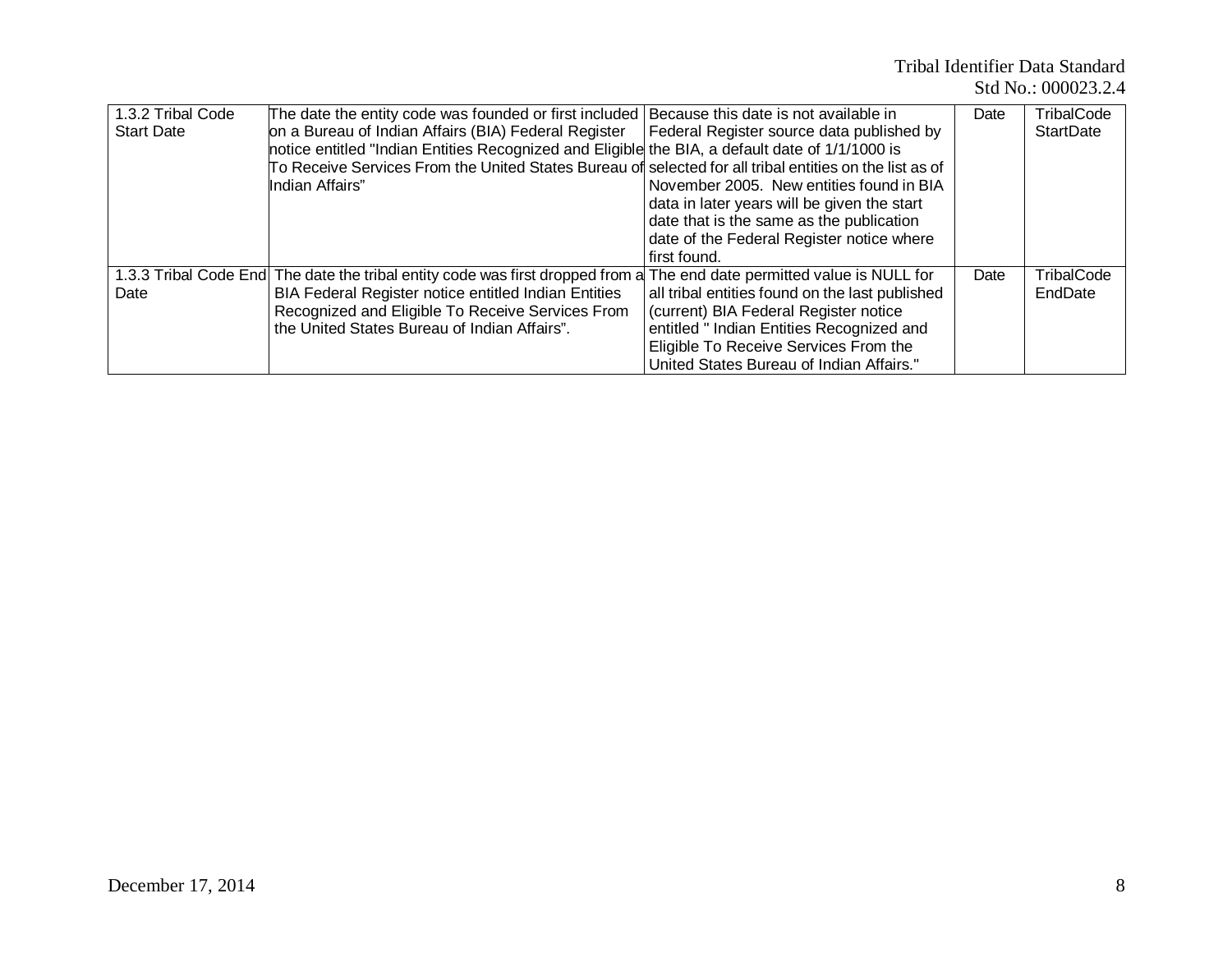# **Appendix A Tribal Identification Standard List of Permissible Values**

To get a current list of tribal names, codes, and internal identifiers, go to:

[http://iaspub.epa.gov/sor\\_internet/registry/datastds/findadatastandard/epaapproved/tribalidentifier](http://iaspub.epa.gov/sor_internet/registry/datastds/findadatastandard/epaapproved/tribalidentifier)

and click on the link titled 'Tribe Entity Mapping'

# **Appendix B References**

1. ISO/IEC 2382-17:1999 Information Technology Vocabulary—Part 17: Databases 17.06.05 metadata)